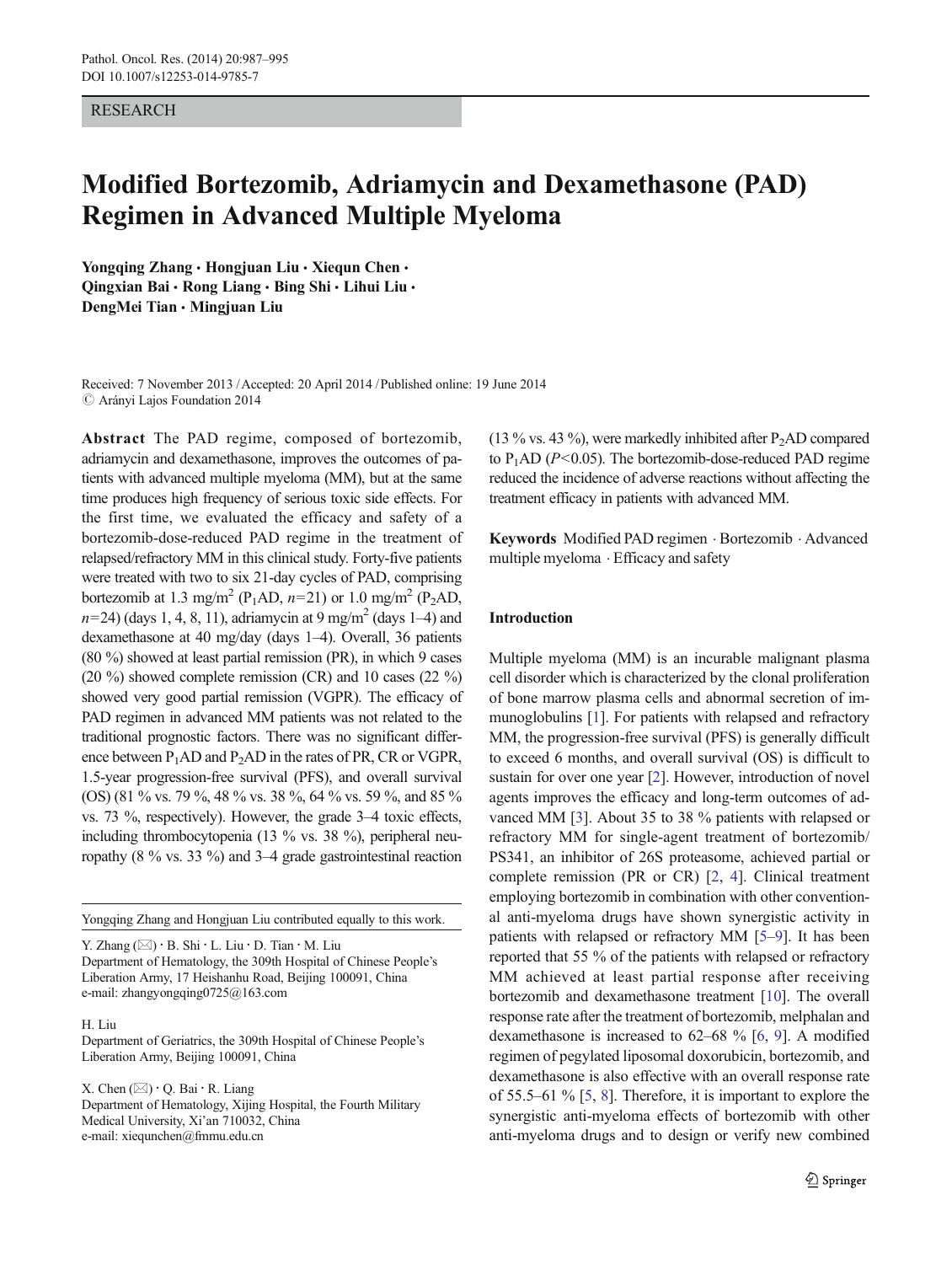therapeutic regimens containing bortezomib for the treatment of relapsed or refractory MM [[11](#page-7-0)].

Recently, a multi-center clinical study found that 67 % patients (43 out of 67) with relapsed or refractory MM achieved at least a PR response after PAD treatment that comprises bortezomib, adriamycin and dexamethasone, and more than half of the patients had PFS and OS for more than 1 year [[12](#page-7-0)]. Refractory plasmacytoma patients, who once had ineffective treatment of autologous hematopoietic stem cell transplantation, had a CR effect after PAD treatment [\[13](#page-7-0)]. The above studies show that PAD treatment may significantly improve the efficacy and prognosis of patients with relapsed or refractory MM.

Despite the good efficacy of PAD regimen, severe toxic effects were produced in the MM patients at the same time [\[14\]](#page-7-0). The efficacy and toxicity of two different doses (1.3 and 1.0 mg/m2 ) of bortezomib were evaluated in patients with newly diagnosed MM [[15\]](#page-7-0). No significant difference in efficacy was found, and the one-year survival rate was roughly equal (100 % vs. 95 %). Nevertheless, the latter regimens (with 1.0 mg/m<sup>2</sup> bortezomib) had lower toxicity [\[15](#page-7-0)]. However, the efficacy and safety of different doses of bortezomib in PAD programs in patients with relapsed or refractory MM have not been reported. In this study, PAD regimens containing of 1.3 and 1.0 mg/m<sup>2</sup> bortezomib (P<sub>1</sub>AD and P<sub>2</sub>AD, respectively) were studied in Chinese patients with relapsed or refractory MM.

## Patients and Methods

### Patients

From September 2007 to September 2012, 45 consecutive patients with relapsed or refractory MM hospitalized in the Hematology Department of Xijing Hospital and the Hematology Department of the 309th Hospital of People's Liberation Army (PLA) were enrolled in this study. The inclusion criteria were as follows: patients achieved at least a minor response, but relapsed or progressed during treatment, or patients experienced progression within 60 days after their last therapy; patients should be more than 18 years old with adequate cardiac function. Exclusion criteria included grade 3–4 peripheral neuropathy, platelet count  $\langle 75 \times 10^9 \rangle L$ , the presence of another cancer, and hypersensitivity to bortezomib, boron, mannitol, adriamycin or dexamethasone. Previous treatment with bortezomib or anthracycline was permitted. The International Staging System for MM was used in this study [[16\]](#page-7-0).

All patients provided written informed consent to participation in the study. The study was performed in adherence to the Declaration of Helsinki, and was approved by the ethics committees of the 309th Hospital of PLA and the Fourth Military Medical University.

#### Treatment Plan

According to the previous studies [[15,](#page-7-0) [14](#page-7-0)], a modified PAD regimen was designed and given continuously for six 21-day cycles as the following: bortezomib 1.3 mg/m<sup>2</sup> (P<sub>1</sub>AD) or 1.0 mg/m<sup>2</sup> (P<sub>2</sub>AD) for rapid intravenous injection at the 1st, 4th, 8th, and 11th day; adriamycin 9 mg/m<sup>2</sup> for intravenous infusion from the 1st to 4th day; dexamethasone 40 mg/m<sup>2</sup> for intravenous infusion at the 1st to 4th day. Patients were randomly assigned to the two groups. Consequently, 21 and 24 patients were assigned to receive  $P_1AD$  and  $P_2AD$  treatment, respectively. Ciprofloxacin and acyclovir were recommended for antibiotic prophylaxis. During the treatment, if the patients had drug-related grade 4 hematologic toxicity or grade 3–4 non-hematologic toxicity (according to National Cancer Institute Common Terminology Criteria for Adverse Events (NCI CTCAE) v3.0), the treatment was delayed until remission of the toxicity. The bortezomib dose in  $P_1AD$  and  $P_2AD$  was then decreased to 1.0 and 0.7 mg/m<sup>2</sup>, respectively. If  $\geq$  grade 3 non-hematologic toxicity still occurred after the dose-reduced treatment, the treatment was postponed until the toxicity was reduced to  $\leq$  grade 2. Treatment was discontinued if the patients failed to achieve at least a minor response or suffered from heart and lung failure, or grade 3–4 toxic effects failed to be relieved and maintained during the therapy.

#### Efficacy and Toxicity Evaluation

The assessment of therapeutic efficacy was based on the International Uniform Response Criteria for Multiple Myeloma published in 2006 [[17](#page-7-0)]. Briefly, complete response (CR) was defined as negative immunofixation on the serum and urine, disappearance of any soft tissue plasmacytomas and plasma cells in bone marrow  $\leq$ 5 %. Very good partial response (VGPR) was defined as detectable serum and urine Mproteins by immunofixation but not on electrophoresis or a ≥90 % reduction in serum M-protein with urinary M-protein excretion <100 mg per 24 h. Partial response (PR) was defined as a ≥50 % reduction of serum M-protein and reduction in 24-h urinary M-protein by  $\geq$ 90 % or to < 200 mg per 24 h. Progressive disease (PD) was defined as a  $\geq$ 25 % increase of serum and/or urinary M-protein or bone marrow plasma cells, an increase in the size of existing bone lesions or soft tissue plasmacytomas or development of new ones, or development of hypercalcemia. The disease was considered as stable (SD) if the criteria for CR, VGPR, PR or PD were not met. The toxicity was graded according to NCI CTCAE v3.0 criteria. The efficacy and toxicity was evaluated before the start of every PAD regimen. MM patients with extramedullary plasmacytoma received CT scan of tumor sites to assess changes in tumor volume before and after the treatment.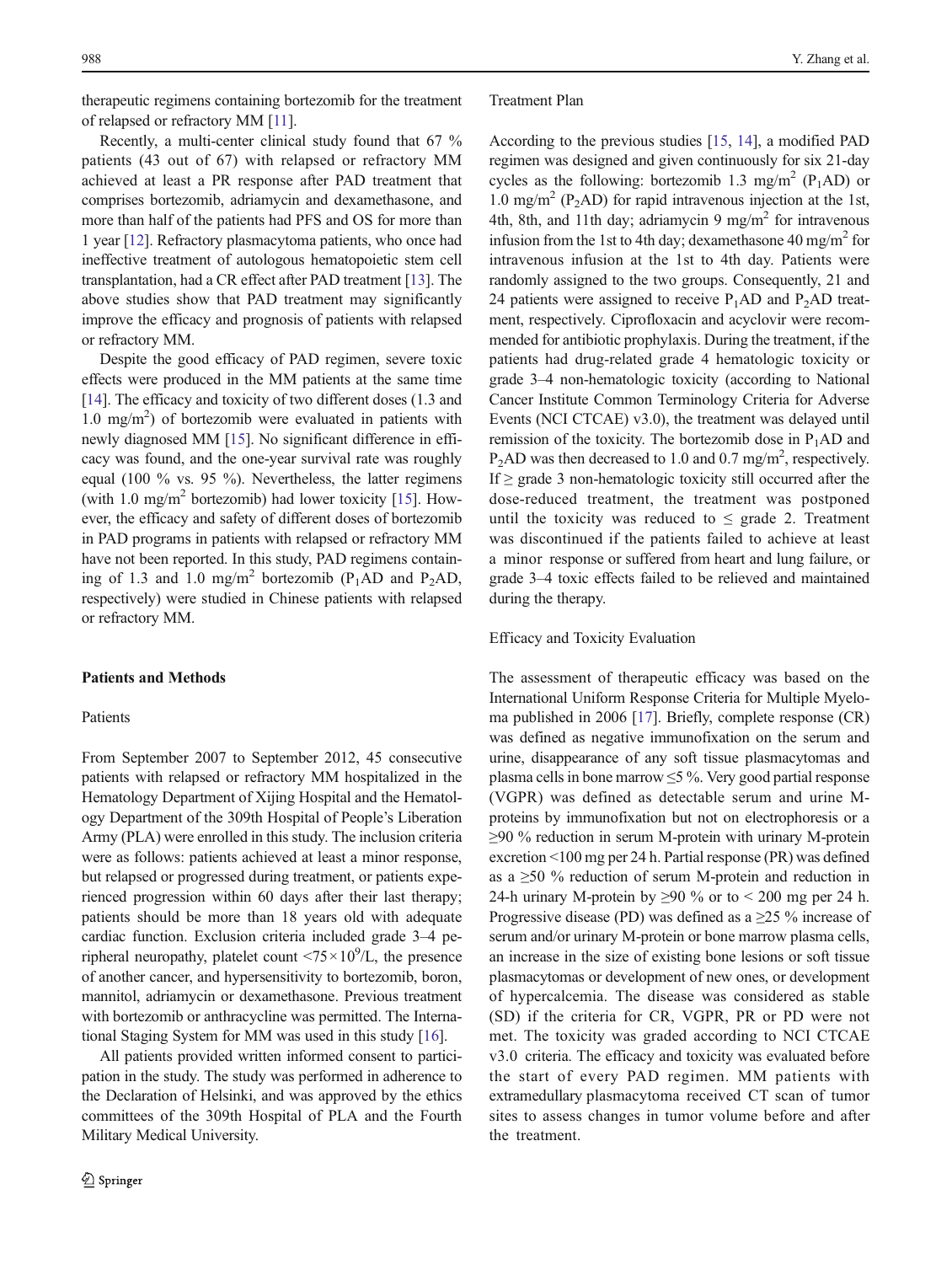#### Statistical Analysis

Analyses were performed with SAS 9.0 software (SAS Corp, Cary, NC, USA). Overall survival (OS) was calculated from the time of PAD treatment until the date of death or the date the patient was last known to be alive. Progression-free survival (PFS) was calculated from the time of PAD treatment until the date of progression, relapse, death or the date the patient was last known to be in remission. Time-to-event and OS analyses were performed using the Kaplan-Meier method. Fisher's exact test was used to compare data between groups. Log-Rank test was used for the survival analysis. The significant P value was set at 0.05.

## **Results**

### Patients' Characteristics

Forty-five advanced MM patients were enrolled in this study and treated using PAD regimen; 21 received  $P_1AD$  and 24 received  $P_2AD$ . The characteristics of patients were summa-rized in Table [1.](#page-3-0) One patient in  $P_1AD$  and  $P_2AD$  had received prior bortezomib-based regimens, respectively. No patients received an autologous stem cell transplant in the prior treatments or during our PAD treatment.

Forty patients received PAD regimen for 4–6 cycles. Four patients in  $P_1AD$  and one in  $P_2AD$  only received treatment for 2–3 cycles and then discontinued the assigned treatment: 1 patient in  $P_1AD$  and the patient in  $P_2AD$  stopped treatment because of failure to achieve at least a PR response; 2 in  $P_1AD$ because of grade 3–4 toxic effects; and 1 patient in  $P_1AD$ because of economic scarcity.

#### The Overall Efficacy of PAD Regime

After receiving PAD treatment, 36 out of 45 relapsed or refractory MM patients (80 %) achieved at least a PR response, while 6 (13 %) and 3 (7 %) patients had a SD and PD response, respectively (Table [2](#page-3-0)). The cycles required to achieve the best response was 1.6 cycles (range 1 to 3 cycles) of treatment.

The Relationship Between PAD Efficacy and the Prognostic Factors of Conventional Chemotherapy

There was no significant difference among patients who achieved different PAD efficacy in the conventional chemotherapy prognostic factors, such as β2 microglobulin, serum albumin, the percentage of tumor cells, serum calcium, and the number of pre-chemotherapy regimen  $(p>0.05)$  (Table [3\)](#page-4-0), suggesting that the efficacy of PAD regimen in advanced MM patients was not related to the traditional prognostic factors.

The Efficacy of PAD Treatment for Relapsed or Refractory Patients with Extramedullary Plasmacytoma

A total of 8 MM patients were diagnosed as extramedullary plasmacytoma (4–10 cm diameter) (4 patients for  $P_1AD$  and 4 patients for P2AD). After the 1st cycle of PAD treatment, 5 patients achieved CR or VGPR response, and all the 8 patients had at least PR efficacy (2 CR, 3 VGPR, and 3 PR) after the complete PAD treatment (Table [4\)](#page-4-0). In the patients who received P1AD treatment, 1 had a CR, 1 had a VGPR, and 2 had a PR, while in the patients who received  $P_2AD$  treatment, CR was achieved in 1 patient, VGPR in 2 and PR in 1 (Table [4\)](#page-4-0).

Comparison of Efficacy of Two Regimes:  $P_1AD$  and  $P_2AD$ 

In the 21 patients who received the  $P_1AD$  regimen, 17 (81 %) achieved a PR or better therapeutic response including 10 (48 %) with a CR or VGPR response and 7 (33 %) with a PR response, 3 patients (14 %) achieved SD and 1 patient (5 %) achieved PD (Table [5](#page-5-0)). For the 24 patients given the P2AD regimen, 19 patients (79 %) had at least a PR effective response including 9 (38 %) with a CR or VGPR response and 10 (41 %) with a PR response, 3 patients (13 %) achieved SD and 2 patient (8 %) achieved PD. There were no significant differences in CR or VGPR rate and at least PR response rate between P<sub>1</sub>AD and P<sub>2</sub>AD groups ( $P=0.359$  and 0.590, respectively) (Table [5](#page-5-0)).

#### Time-to-Events Analyses

The median time of follow-up was 18 months (range 6–23 months). 1.5-year PFS after  $P_1AD$  and  $P_2AD$  was 52 % vs. 50 % (P=0.766), respectively (Fig. [1\)](#page-5-0). 1.5-year OS were 66 % vs. 67 % ( $P=0.883$ ), respectively (Fig. [2\)](#page-5-0).

#### The Main Side Effects of the  $P_1AD$  and  $P_2AD$

The types and severity of adverse reactions of the  $P_1AD$  and P<sub>2</sub>AD treatments are listed in Table [6.](#page-6-0)

The major hematological side effect in 45 patients was thrombocytopenia and leucopenia. The thrombocytopenia rate and leucopenia rate in  $P_1AD$  and  $P_2AD$  groups were 62 % vs. 38 % (p=0.091) and 48 % vs. 29 % (p=0.167), respectively. The III-IV grade thrombocytopenia for  $P_1AD$  and  $P_2AD$ treatment were 38 % vs. 13 % ( $p=0.049$ ). Eight patients in the  $P_1AD$  group required platelet transfusion, while it was required for only two patients in the  $P_2AD$  group. Six patients in the  $P_1AD$  group needed G-CSF adjuvant therapy, while this was not required in the  $P_2AD$  group.

The main non-hematological side effects were peripheral neuropathy (15 out of 45 patients, 33.3 %), presenting as numbness, paresthesia, and pain. The symptoms in 76 % of patients occurred in the first one to two cycles of PAD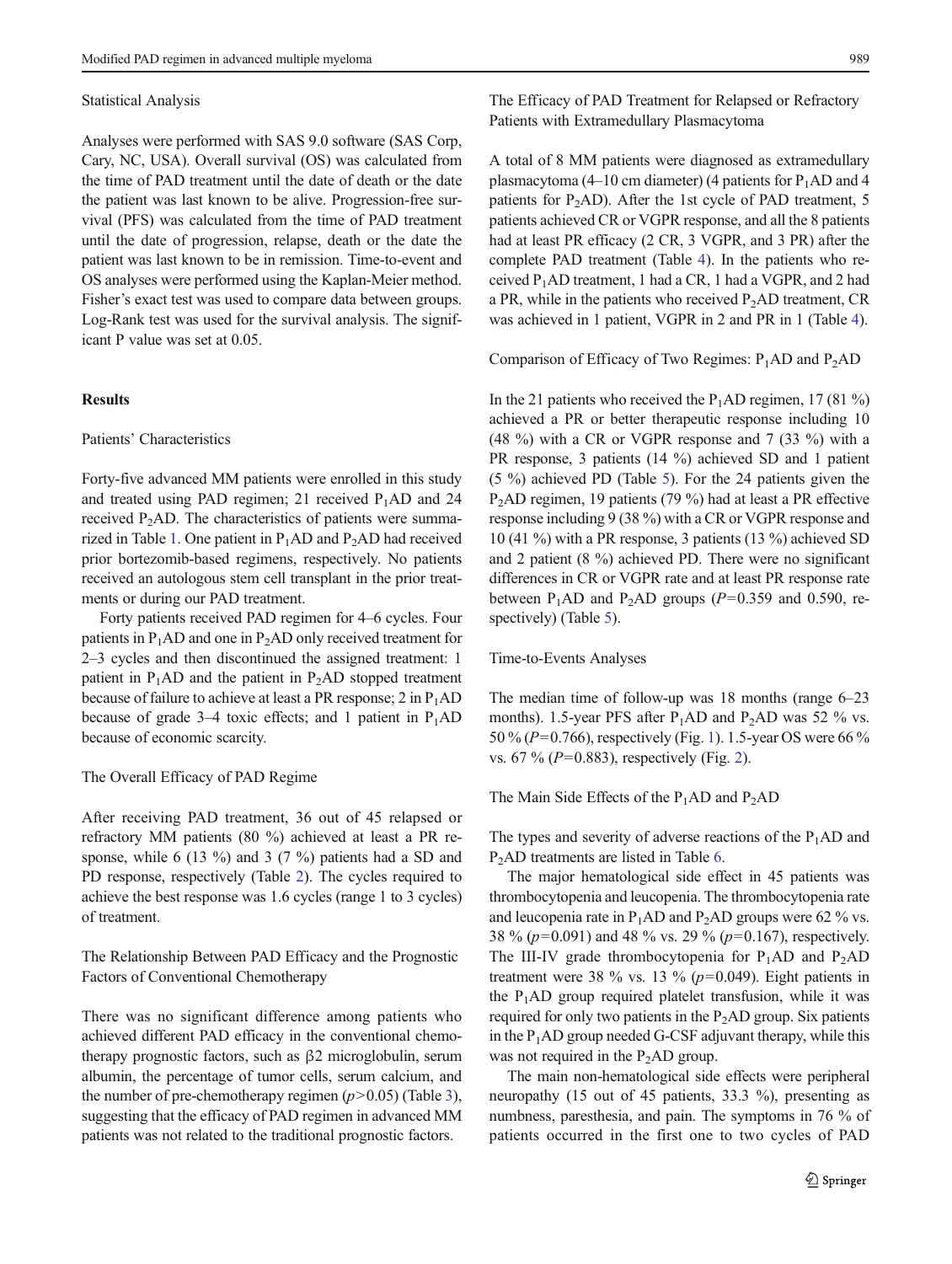<span id="page-3-0"></span>Table 1 The clinical characteri tics of patients before PAD treatment

| Characteristics                                            | $P_1AD(N=21)$   | $P_2AD(N=24)$   |
|------------------------------------------------------------|-----------------|-----------------|
| Age, median y (range)                                      | $58(30-75)$     | $61(33-81)$     |
| Sex, $n$ $\left(\frac{9}{6}\right)$                        |                 |                 |
| Male                                                       | 13(62)          | 15(63)          |
| Female                                                     | 8 (38)          | 9(37)           |
| ISS Stage, n (%)                                           |                 |                 |
| I                                                          | 2(10)           | 3(12)           |
| $\mathbf{I}$                                               | 9(43)           | 10(42)          |
| Ш                                                          | 10(47)          | 11(46)          |
| Myeloma isotype, n [ $\kappa:\lambda$ ] (%)                |                 |                 |
| IgG                                                        | $12$ [7:5] (57) | 13(8:5)(54)     |
| IgA                                                        | 7[3:4](33)      | 8(4:4)(33)      |
| Bence Jones protein                                        | $2$ [1:1] (10)  | 3(1:2)(13)      |
| Karnofsky performance status, n (%)                        |                 |                 |
| No higher than 50 %                                        | 5(24)           | 8(33)           |
| 50-80 %                                                    | 11(52)          | 10(42)          |
| More than 80 %                                             | 5(24)           | 6(25)           |
| BM plasmacytosis, median % (range)                         | $46(13-90)$     | $51(15-73)$     |
| Extramedullary plasmacytoma, n (%)                         | 4(19)           | 4(17)           |
| Prior treatments                                           |                 |                 |
| Chemotherapy times, median (range)                         | $4.5(2-13)$     | $4.1(3-11)$     |
| Anthracycline chemotherapy, $n$ $\left(\frac{9}{0}\right)$ | 8(38)           | 10(42)          |
| Conventional chemotherapy and Thalidomide, n (%)           | 6(29)           | 8(33)           |
| Bortezomib-based regimen, n (%)                            | 1(5)            | 1(4)            |
| Laboratory values, mean (range)                            |                 |                 |
| LDH, U/L                                                   | 312 (106-755)   | 289 (122-713)   |
| $\beta_2$ microglobulin, mg/L                              | $6.1(1.5-23)$   | $5.7(1.7-21)$   |
| Albumin, g/L                                               | $28(23-40)$     | $31.1(25-43)$   |
| Hemoglobin, g/L                                            | $98(51-142)$    | $95(55-136)$    |
| Platelets, $\times 10^9$ /L                                | $94(65 - 220)$  | $101(61-270)$   |
| Creatinine, µmol/L                                         | 96 (61-421)     | $115(65 - 580)$ |
| Calcium, mmol/L                                            | $2.1(1.8-3.5)$  | $2.3(1.9-3.3)$  |
| Grade $1-2$ peripheral neuropathy, n $(\%)$                | 1(5)            | 1(4)            |

dehydrogenase

BM bone marrow, LDH lactate

treatment. The peripheral neuropathy rates in the  $P_1AD$  and P<sub>2</sub>AD groups were 52 and 17 % ( $P=0.013$ ), while grade III-IV peripheral neuropathy were 33 % vs. 8 % ( $p=0.042$ ). All

Table 2 The efficacy of the PAD treatment for 45 patients with relapsed or refractory MM

| Efficacy    | N  | Percentage $(\% )$ |  |  |
|-------------|----|--------------------|--|--|
| <b>CR</b>   | 9  | 20                 |  |  |
| <b>VGPR</b> | 10 | 22                 |  |  |
| PR          | 17 | 38                 |  |  |
| <b>SD</b>   | 6  | 13                 |  |  |
| PD          | 3  |                    |  |  |
|             |    |                    |  |  |

CR complete remission, VGPR very good partial remission, PR partial remission, SD stable disease, PD progression of disease

the 9 patients with grade III-IV peripheral neuropathy received the neurological nutrition treatment by taking vitamin B1 and B12, as well as other suitable treatments. Among them, 3 patients in the  $P_1AD$  group went into remission and the toxicity was reduced to  $\leq$  II grade. Then, P<sub>1</sub>AD treatment with 25 % dose reduction of bortezomib was continued for four to six cycles, and the symptom of peripheral neuropathy did not worsen. No patient experienced a cardiac-related adverse event despite the use of an anthracycline. The gastrointestinal side effects included nausea, vomiting, abdominal distension, and diarrhea. The grade III-IV gastrointestinal reaction rates in the two groups were 43 % vs. 13 % ( $P=$ 0.024), respectively. The fatigue rates in the two groups were 43 % vs. 21 % ( $P=0.102$ ). No patient treated with prophylactic acyclovir had viral infections. However, 8 patients without antiviral prophylaxis developed herpes zoster infections.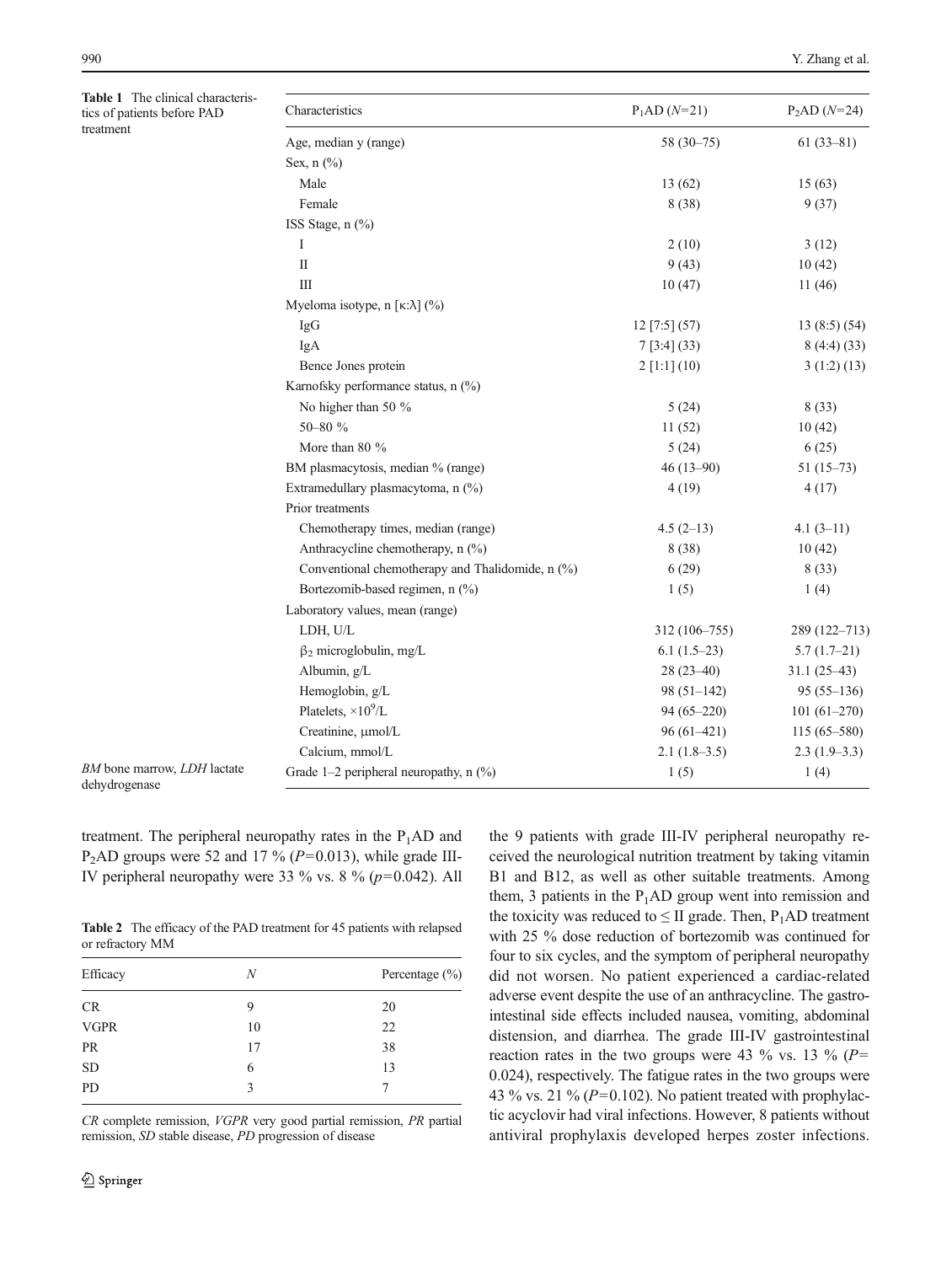| Efficacy    | Case (n) | $\beta_{2}$ -MG (mg/L) | Albumin $(g/L)$ | Tumor cell $(\% )$ | Serum calcium (mmol/L) | Previous chemotherapy (times) |
|-------------|----------|------------------------|-----------------|--------------------|------------------------|-------------------------------|
| <b>CR</b>   | 9        | $8.8 \pm 3.2$          | $31.1 \pm 3.3$  | $48.8 \pm 4.5$     | $2.2 \pm 0.9$          | $3.8 \pm 2.2$                 |
| <b>VGPR</b> | 10       | $10.6 \pm 2.6$         | $27.9 \pm 4.1$  | $50.2 \pm 6.1$     | $2.1 \pm 1.2$          | $5.1 \pm 2.7$                 |
| <b>PR</b>   | 17       | $6.9 \pm 3.7$          | $30.6 \pm 3.5$  | $47.9 \pm 7.2$     | $2.3 \pm 0.8$          | $4.2 \pm 2.9$                 |
| $SD + PD$   | 9        | $7.5 \pm 4.1$          | $28.5 \pm 6.8$  | $49.5 \pm 4.3$     | $2.1 \pm 1.1$          | $4.1 \pm 2.5$                 |
| $P$ value   |          | 0.0512                 | 0.1023          | 0.874              | 0.973                  | 0.501                         |

<span id="page-4-0"></span>Table 3 The relationship between PAD efficacy response and the prognostic factors of conventional chemotherapy (mean  $\pm$  standard deviation)

CR complete response, VGPR very good partial response, PR partial response, SD stable disease, PD progressive disease,  $\beta_2$ -MG  $\beta_2$  microglobulin

Among them, 3 patients developed grade 1–2 herpes zoster infections and 3 developed grade  $3-4$  infections in the  $P_1AD$ group, while the 2 patients in the  $P_2AD$  group suffered from grade 1–2 herpes zoster infections. The remission of adverse reactions was achieved after supportive treatment, or the reduction of bortezomib dose.

After the fifth  $P_1AD$  treatment, one patient who suffered from past chronic bronchitis, with PR efficacy assessment, had respiratory failure. His oxygen saturation dropped to 20 %, and interstitial lung disease was diagnosed based on CT scan. The patient died even after comprehensive rescue treatments of anti-bacteria, anti-virus and anti-fungus drugs, and inhaling of high concentrations of oxygen.

## Discussion

In this study, we evaluated the efficacy and safety profile of a bortezomib-dose-reduced PAD regime in patients with relapsed or refractory MM in China. Compared with the conventional PAD regime, dose reduction of bortezomib had similar efficacy, but significantly relieved the side effects.

## Efficacy of PAD Treatment Varies in Different Races

Bortezomib is oxidatively metabolized by cytochrome P450 enzymes which present various polymorphisms between populations of Asia and Europe-America [\[18,](#page-7-0) [19\]](#page-7-0), indicating that the efficacy and safety of PAD therapy for the relapsed or refractory MM patients might be different in different races. Therefore, it is very important to explore the efficacy and safety of PAD treatment in the Chinese population, which has a relatively high incidence of MM.

Our results showed that 80 % of the relapsed or refractory MM patients had at least a PR effect after PAD treatment, in which the CR or VGPR rate was 42 %. The efficacy was higher than that in the European patients with the relapsed or refractory MM (67 % of the patients exhibited at least a PR effect; CR or VGPR rate was 25 %) [[12](#page-7-0)]. The difference might be related with the fact that 27 % of the latter patients received prior bortezomib treatment and 58 % previously underwent autologous hematopoietic stem cell transplantation treatment, respectively. On the other hand, the Chinese refractory or relapsed MM patients may be more sensitive to the PAD therapy.

Combined, PAD treatment in Chinese patients with relapsed or refractory MM had the following characteristics: quick effectiveness with 1–3 cycles (an average of 1.6 cycle) to achieve the best efficacy and high remission quality.

## Efficacy of PAD Regimen in MM Patients with Extramedullary Plasmacytoma Might be Related to Protein Synthesis Rate in Myeloma Cells

There is no report of systematic research on the treatment of extramedullary plasmacytoma in patients with refractory MM.

| <b>Sex</b> | Age $(y)$ | Diagnosis         | Location of extramedullary plasmacytoma | PAD regimen       | Efficacy    |
|------------|-----------|-------------------|-----------------------------------------|-------------------|-------------|
| Male       | 45        | <b>IgGIIB</b>     | back soft tissue shadow                 | P <sub>1</sub> AD | <b>PR</b>   |
| Male       | 57        | IgGGIIIB          | right chest wall                        | $P_1AD$           | PR          |
| Female     | 63        | <b>IGAIIIA</b>    | right chest wall                        | $P_1AD$           | <b>VGPR</b> |
| Male       | 59        | <b>IgGIIIB</b>    | left middle tibia                       | $P_1AD$           | <b>CR</b>   |
| Female     | 69        | <b>IgGIIA</b>     | right middle tibia                      | $P_2AD$           | PR          |
| Female     | 43        | IgAIIIA           | upper right side of the head temporal   | $P_2AD$           | <b>VGPR</b> |
| Male       | 60        | K light chain IIB | left chest wall (hepatosplenomegaly)    | $P_2AD$           | <b>VGPR</b> |
| Male       | 67        | <b>IgGIIA</b>     | right chest wall                        | P <sub>2</sub> AD | <b>CR</b>   |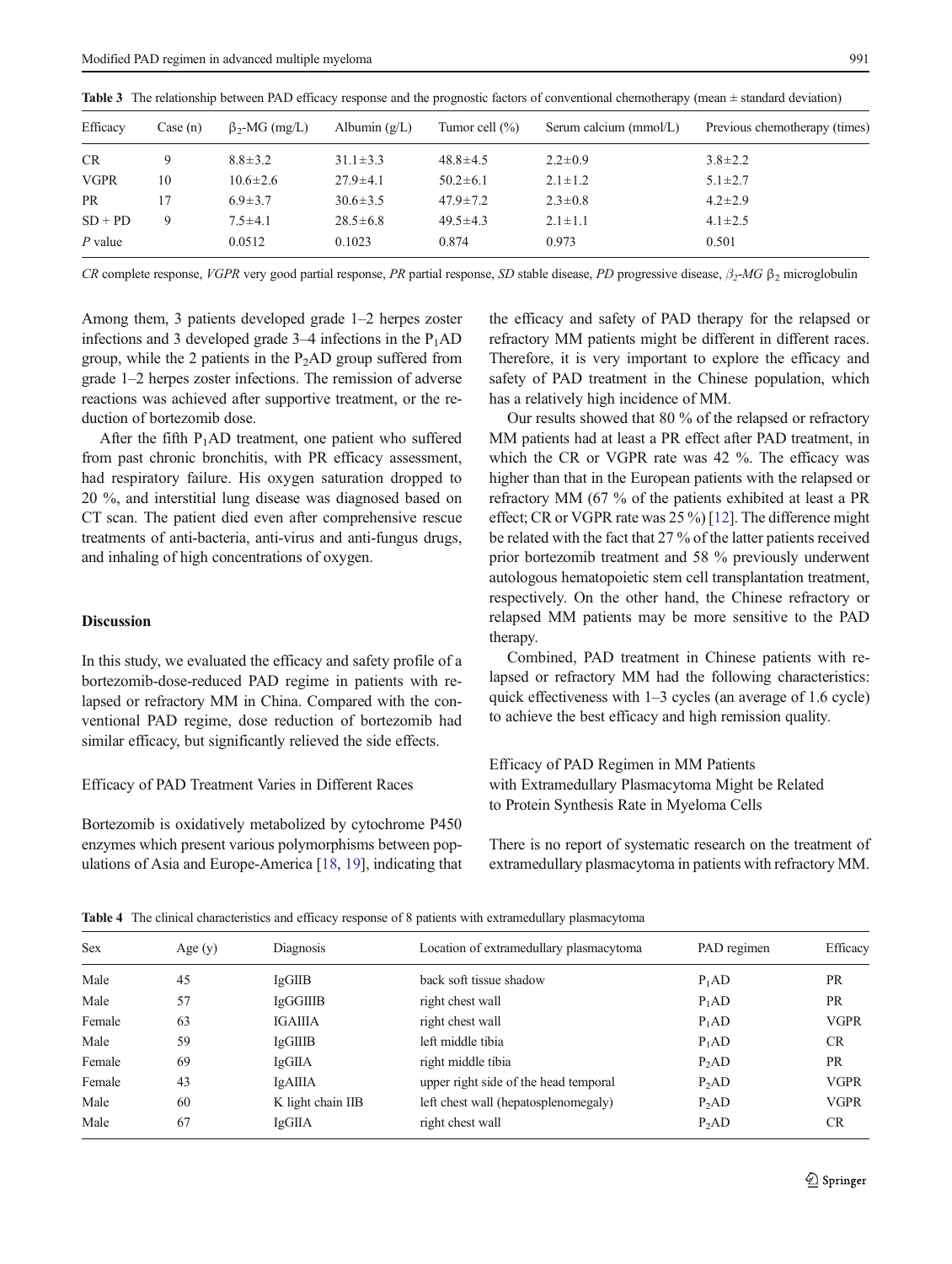| Efficacy    | $P_1AD \n 1 (%)$ | $P_2AD \text{ n } (\%)$ |
|-------------|------------------|-------------------------|
| <b>CR</b>   | 5 $(24\%)$       | 4 $(17 \%)$             |
| <b>VGPR</b> | $5(24\%)$        | $5(21\%)$               |
| <b>PR</b>   | $7(33\%)$        | $10(41\%)$              |
| <b>SD</b>   | 3 $(14\%)$       | $3(13\%)$               |
| <b>PD</b>   | $1(5\%)$         | $2(8\%)$                |

<span id="page-5-0"></span>Table 5 Response of patients with relapsed/refractory MM receiving P<sub>1</sub>AD and P<sub>2</sub>AD regimen

CR complete remission, VGPR very good partial remission, PR partial remission, SD stable disease, PD progression of disease

A patient with primary extramedullary plasmacytoma of the pancreas had been reported to reach a near complete remission after treated with bortezomib and hyper-dose dexamethasone [\[20\]](#page-7-0). However, the benefits of bortezomib as well as other anti-myeloma drugs in the efficacy and long-term survival of patients with extramedullary plasmacytoma need further observation.

In this study, eight MM patients with extramedullar plasmacytoma (4–10 cm diameter) reached an effect of PR or better after the first cycle of PAD treatment. The mechanism responsible for the efficacy of PAD treatment for extramedullary plasmacytoma is not clear. It is well known that extensive immunoglobulin proteins are synthetized in myeloma cells accompanied by unfolded proteins, which need to be degraded by the ubiquitin-proteasome system [[21](#page-7-0)]. As an inhibitor of 26S proteasome, bortezomib inhibits protein degradation and induces apoptosis in various malignant cells, especially in the immunoglobulin-high cells [\[22](#page-7-0)]. We found



Fig. 1 Progression-free survival (PFS) from the start of PAD regimen in patients receiving P<sub>1</sub>AD (bortezomib 1.3 mg/m<sup>2</sup>;  $n=21$ ) and P<sub>2</sub>AD (bortezomib 1.0 mg/m<sup>2</sup>;  $n=24$ )



Fig. 2 Overall survival (OS) from the start of PAD regimen in patients receiving  $P_1AD$  (bortezomib 1.3 mg/m<sup>2</sup>;  $n=21$ ) and  $P_2AD$  (bortezomib 1.0 mg/m<sup>2</sup>;  $n=24$ )

that compared to the patients with stable or progressive disease, the level of tumor proteins were significantly higher in the 8 patients with extramedullary plasmacytoma ( $86±12$  vs.  $53\pm7$  g/L). Thus, we hypothesized that the high level of tumor proteins in the 8 patients may contribute to the exceptional efficacy of PAD regimen, which required to be confirmed in the further research. Besides, in 7 out of the 8 patients, the plasma cell infiltration sites were in the bone tissues of the proximal marrow or in the soft tissues near bone. Location of the plasma cell may be another important factor that affects the efficacy of PAD regiment in MM patients with extramedullary plasmacytoma.

Furthermore, in this study, curative effect on patients with extramedullary plasmacytoma seems to be better in the  $P_2AD$ group than that in the  $P_1AD$  group. Due to the limitation of small simple size, more patients will be enrolled in our future study to explore this question.

A Bortezomib-Dose-Reduced PAD Regime is More Suitable for Chinese Patients with Advanced MM

The dose of bortezomib in the PAD regimen  $(1.3 \text{ mg/m}^2)$  was set mainly based on the efficacy and safety trials from European and American studies. However, this dose is not suitable for Asian patients with myeloma. In Japan, 15.2 % patients who received PAD treatment with this dose of bortezomib had serious complications of respiratory failure [\[23](#page-7-0), [24\]](#page-7-0). Based on one report in China, 1.3 mg/m<sup>2</sup> bortezomib causes herpes simplex virus infection in 60 % of patients [\[25\]](#page-7-0).

It has been reported that reduction of treatment frequency of bortezomib in the regimen employing bortezomib and dexamethasone could reduce the incidence of grade 3 and 4 neuropathies in patient with advanced MM [\[7](#page-7-0)]. Beside, in the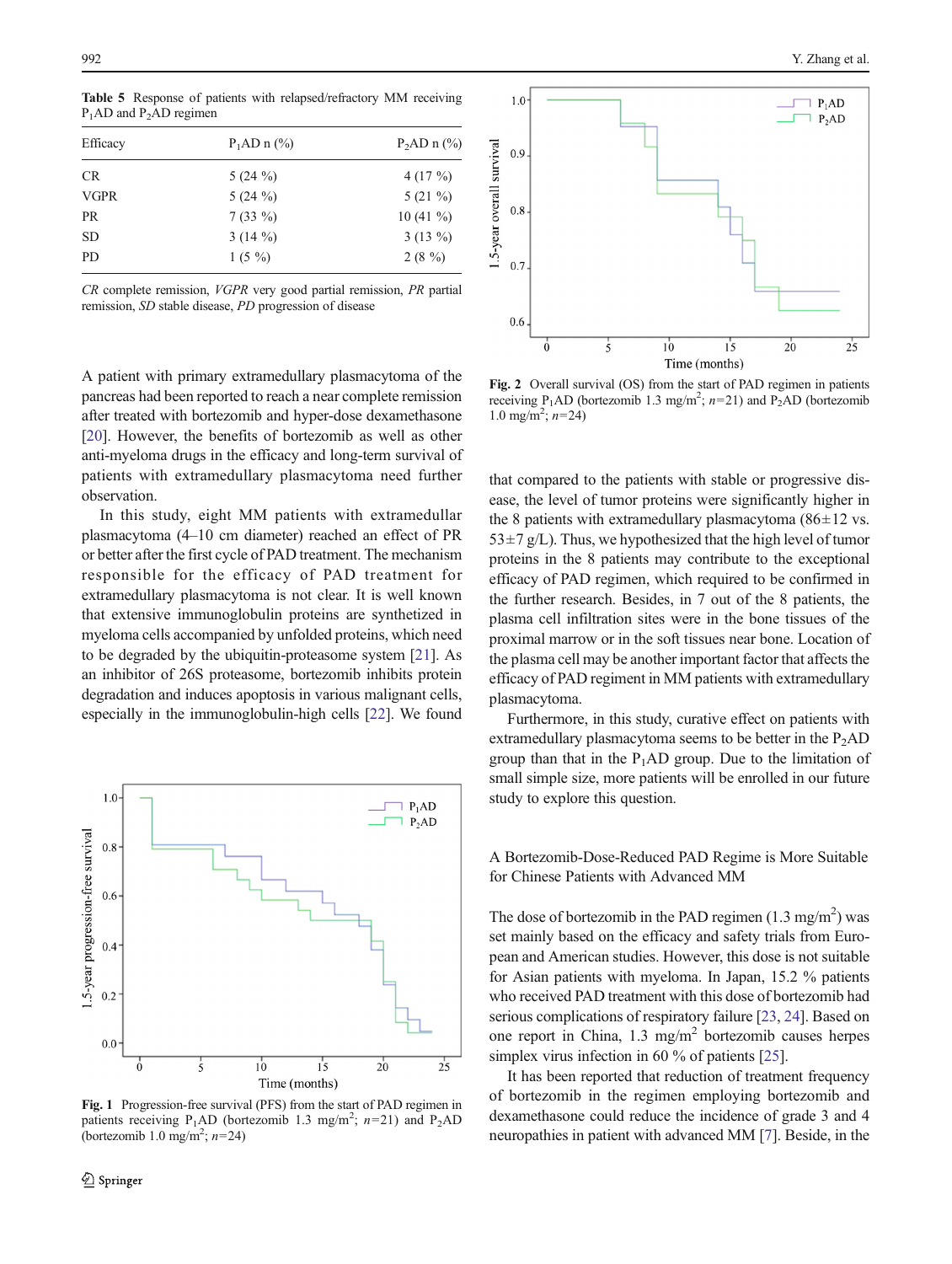| . .                            |                      |           |                      |           |              |           |       |
|--------------------------------|----------------------|-----------|----------------------|-----------|--------------|-----------|-------|
| Adverse side effects           | P <sub>1</sub> AD(n) |           | P <sub>2</sub> AD(n) |           | $P_1AD$      | $P_2AD$   | р     |
|                                | $I-H$                | $III$ -IV | $I-H$                | $III$ -IV | $n$ (%)      | $n$ (%)   |       |
| Thrombopenia                   |                      | 8         | 6                    | 3         | 13 $(62\%$   | $9(38\%)$ | 0.091 |
| Leukopenia                     |                      |           | 5                    |           | 10 $(48\%$   | 7(29%)    | 0.167 |
| Peripheral neuropathy          | 4                    |           | $\overline{2}$       |           | 11 $(52 \%)$ | $4(17\%)$ | 0.013 |
| Fatigue                        |                      | 2         | 4                    |           | $9(43\%)$    | $5(21\%)$ | 0.102 |
| Nausea, vomiting               |                      | 5         | 4                    |           | $8(38\%)$    | $6(25\%)$ | 0.266 |
| Abdominal distention, diarrhea |                      | 4         | 3                    |           | $6(29\%)$    | $4(17\%)$ | 0.274 |
| Herpes zoster virus infection  |                      |           | $\overline{c}$       | $\theta$  | $6(29\%)$    | $2(8\%)$  | 0.083 |

<span id="page-6-0"></span>**Table 6** The types and severity of adverse reactions of the  $P_1AD$  and  $P_2AD$  treatments

treatment of relapsed or refractory MM with bortezomib alone, similar treatment efficacy was achieved after the treatment of 1.3 or 1.0 mg/m<sup>2</sup> dose of bortezomib, while the rate of treatment-emergent adverse events was lower in the  $1.0 \text{ mg/m}^2$ dose group [\[26,](#page-7-0) [27\]](#page-7-0). Similar results were demonstrated in the newly diagnosed MM patients treated with bortezomib-dosereduced PAD regimen [\[15\]](#page-7-0). Thus, it is necessary to study the efficacy and safety of the PAD regimen with conventional and reduced doses of bortezomib for Chinese patients with relapsed or refractory MM.

In this study, PAD treatments consisting of two different doses of bortezomib, 1.3 mg/m<sup>2</sup> (P<sub>1</sub>AD) or 1.0 mg/m<sup>2</sup> (P<sub>2</sub>AD) were used to treat 45 patients with relapsed or refractory MM. No significant difference between the two regiments was determined in the overall efficacy response rate, CR or VGPR response rate, and 1.5-year PFS and OS. Therefore, the reduction of bortezomib dose in the PAD regimen did not affect the efficacy for Chinese patients with relapsed or refractory MM.

The adverse side effects of PAD are closely related with bortezomib dosage. Hematological toxicity manifested as thrombocytopenia and leukopenia, consistent with previous study [\[28\]](#page-8-0). The incidence of thrombocytopenia and leukopenia in the  $P_1AD$  regimen group was similar as that reported in the literature (62 % vs. 66 %; 48 % vs. 45 %) [\[12](#page-7-0)]. The incidence of III-IV thrombocytopenia in the  $P_2AD$  regimen was significantly reduced in comparison with that in the  $P_1AD$ regimen (13 % vs. 38 %,  $p=0.049$ ). The mechanism of thrombocytopenia in this treatment might be related to the interference of NF-κB activity by bortezomib, which interferes with megakaryocytes maturation and platelet production [\[29](#page-8-0)].

Compared to the  $P_1AD$  regimen, the  $P_2AD$  regimen could reduce the following common non-hematological toxicity rates: peripheral neuropathy and III-IV grade gastrointestinal reactions. The grade of herpes zoster virus infection after  $P<sub>2</sub>AD$  treatment was relatively higher than that after the P1AD regimen. Considering the significant inhibitory effect of bortezomib on  $CD4^+$  T cell function [[30](#page-8-0)], the impaired Tcell-mediated immune system may responsible for the higher virus infection rate in the  $P_1AD$  group.

One MM patient with chronic bronchitis (PR effective response) had hypoxemia during the 5th  $P_1AD$  treatment, and eventually died of respiratory failure after ineffectual emergency treatment. In 46 Japanese MM patients who received 1.3 mg/m<sup>2</sup> bortezomib treatment, 7 patients (15.2 %) had respiratory failure and 3 of them died after ineffectual emergency treatment. Six of these seven patients had lung injury history in the early course of hematopoietic stem cell transplantation [[23,](#page-7-0) [24](#page-7-0)]. These results indicated that a dose of  $1.3 \text{ mg/m}^2$  bortezomib might induce higher pulmonary toxicity in Asian MM patients. Basic pulmonary disease might be a high risk factor for this serious complication. This compilation was relatively rare in Europe and America, where bortezomib is more commonly used. Therefore, the Asian population might be more susceptible to this adverse side effect.

However, limitation of our study might be the relatively small sample size, which limited the power of this study to show the benefits of bortezomib-dose-reduced PAD regime in patients with relapsed or refractory MM, especially in the patients with extramedullary plasmocytoma.

#### **Conclusion**

In summary, the PAD regimen is an effective form of treatment for Chinese patients with relapsed or refractory MM. PAD regimen with dose-reduced bortezomib did not affect its efficacy, while it significantly reduced the incidence of common adverse reactions. A bortezomib-dose-reduced PAD regimen might be more suitable for Chinese patients with relapsed or refractory MM.

Acknowledgments We wish to express our warm thanks to Fenghe (shanghai) Information Technology Co. Ltd. Their ideas and help gave a valuable added dimension to our research. This work was supported by the National Natural Science Foundation of China (No. 30871089 and No.81071951).

Conflict Interest All authors have no conflicts of interest.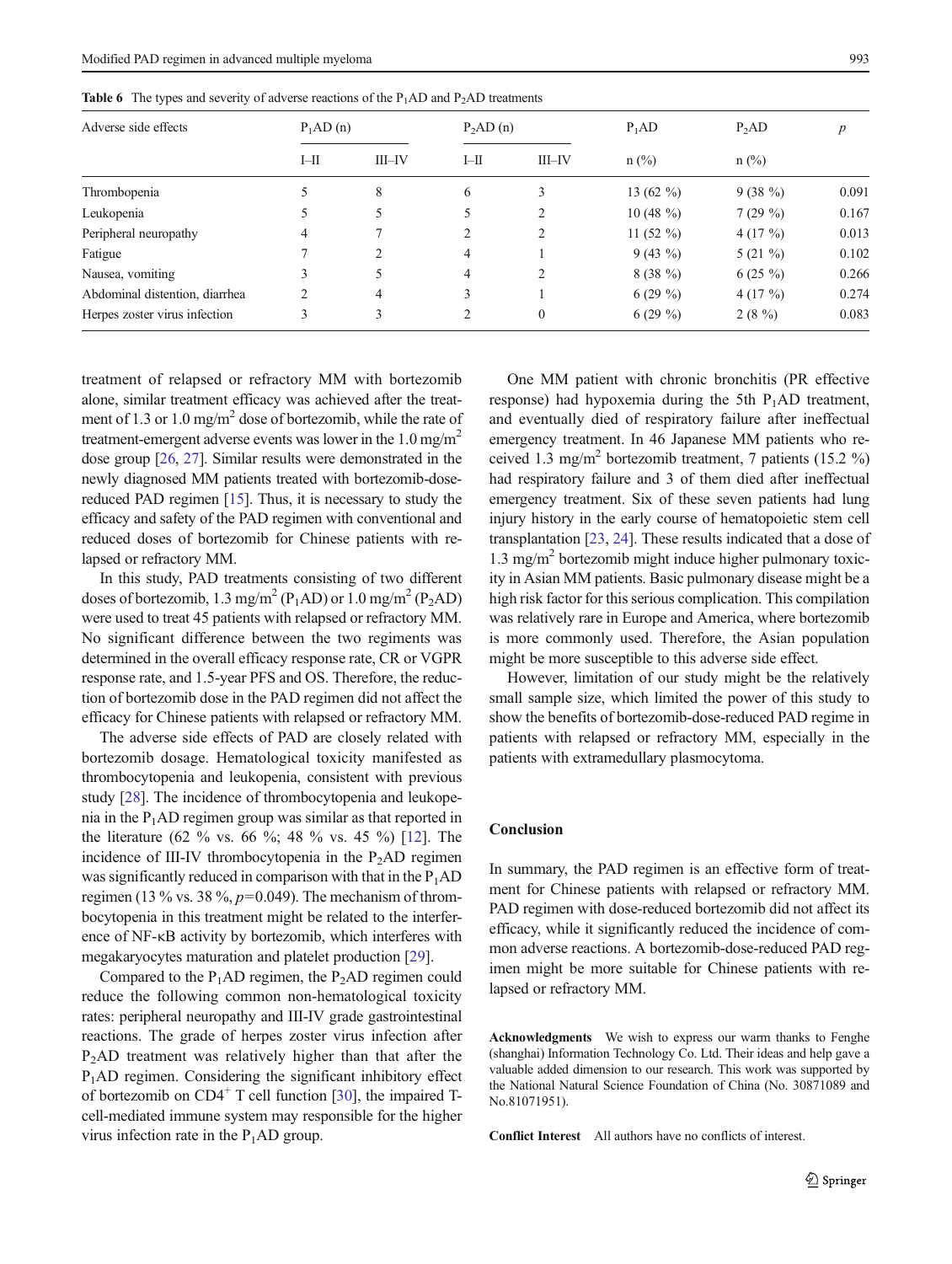## <span id="page-7-0"></span>References

- 1. Rajkumar SV, Blood E, Vesole D, Fonseca R, Greipp PR (2006) Phase III clinical trial of thalidomide plus dexamethasone compared with dexamethasone alone in newly diagnosed multiple myeloma: a clinical trial coordinated by the Eastern Cooperative Oncology Group. J Clin Oncol 24(3):431–436
- 2. Richardson PG, Barlogie B, Berenson J, Singhal S, Jagannath S, Irwin D, Rajkumar SV, Srkalovic G, Alsina M, Alexanian R, Siegel D, Orlowski RZ, Kuter D, Limentani SA, Lee S, Hideshima T, Esseltine DL, Kauffman M, Adams J, Schenkein DP, Anderson KC (2003) A phase 2 study of bortezomib in relapsed, refractory myeloma. N Engl J Med 348(26):2609–2617
- 3. Mohty B, El-Cheikh J, Yakoub-Agha I, Avet-Loiseau H, Moreau P, Mohty M (2012) Treatment strategies in relapsed and refractory multiple myeloma: a focus on drug sequencing and 'retreatment' approaches in the era of novel agents. Leukemia 26(1):73–85
- 4. Richardson PG, Sonneveld P, Schuster MW, Irwin D, Stadtmauer EA, Facon T, Harousseau JL, Ben-Yehuda D, Lonial S, Goldschmidt H, Reece D, San-Miguel JF, Blade J, Boccadoro M, Cavenagh J, Dalton WS, Boral AL, Esseltine DL, Porter JB, Schenkein D, Anderson KC (2005) Bortezomib or high-dose dexamethasone for relapsed multiple myeloma. N Engl J Med 352(24):2487–2498
- 5. Chanan-Khan A, Miller KC, Musial L, Padmanabhan S, Yu J, Ailawadhi S, Sher T, Mohr A, Bernstein ZP, Barcos M, Patel M, Iancu D, Lee K, Czuczman MS (2009) Bortezomib in combination with pegylated liposomal doxorubicin and thalidomide is an effective steroid independent salvage regimen for patients with relapsed or refractory multiple myeloma: results of a phase II clinical trial. Leuk Lymphoma 50(7):1096–1101
- 6. Popat R, Oakervee H, Williams C, Cook M, Craddock C, Basu S, Singer C, Harding S, Foot N, Hallam S, Odeh L, Joel S, Cavenagh J (2009) Bortezomib, low-dose intravenous melphalan, and dexamethasone for patients with relapsed multiple myeloma. Br J Haematol 144(6):887–894
- 7. Benevolo G, Larocca A, Gentile M, Pregno P, Gay F, Botto B, Frairia C, Evangelista A, Morabito F, Boccadoro M (2011) The efficacy and safety of bortezomib and dexamethasone as a maintenance therapy in patients with advanced multiple myeloma who are responsive to salvage bortezomib-containing regimens. Cancer 117(9):1884–1890
- 8. Waterman GN, Yellin O, Swift RA, Mapes R, Eades B, Ackerman E, Berenson JR (2011) A modified regimen of pegylated liposomal doxorubicin, bortezomib, and dexamethasone is effective and well tolerated in the treatment of relapsed or refractory multiple myeloma. Ann Hematol 90(2):193–200
- 9. Romano A, Chiarenza A, Consoli U, Conticello C, Forte S, Uccello G, Vetro C, Cavalli M, Coppolino F, Palumbo GA, Di Raimondo F (2013) Intravenous injection of bortezomib, melphalan and dexamethasone in refractory and relapsed multiple myeloma. Ann Oncol 24(4):1038–1044
- 10. Pantani L, Zamagni E, Zannetti BA, Pezzi A, Tacchetti P, Brioli A, Mancuso K, Perrone G, Rocchi S, Tosi P, Cavo M (2013) Bortezomib and dexamethasone as salvage therapy in patients with relapsed/ refractory multiple myeloma: analysis of long-term clinical outcomes. Annals of Hematology: Epub ahead of print. [http://www.](http://www.bioportfolio.com/resources/pmarticle/464488/Bortezomib-and-dexamethasone-as-salvage-therapy-in-patients-with-relapsed-refractory-multiple.html) [bioportfolio.com/resources/pmarticle/464488/Bortezomib-and](http://www.bioportfolio.com/resources/pmarticle/464488/Bortezomib-and-dexamethasone-as-salvage-therapy-in-patients-with-relapsed-refractory-multiple.html)[dexamethasone-as-salvage-therapy-in-patients-with-relapsed](http://www.bioportfolio.com/resources/pmarticle/464488/Bortezomib-and-dexamethasone-as-salvage-therapy-in-patients-with-relapsed-refractory-multiple.html)[refractory-multiple.html](http://www.bioportfolio.com/resources/pmarticle/464488/Bortezomib-and-dexamethasone-as-salvage-therapy-in-patients-with-relapsed-refractory-multiple.html)
- 11. Richardson P, Jagannath S, Colson K (2006) Optimizing the efficacy and safety of bortezomib in relapsed multiple myeloma. Clin Adv Hematol Oncol 4(5):1
- 12. Palumbo A, Gay F, Bringhen S, Falcone A, Pescosta N, Callea V, Caravita T, Morabito F, Magarotto V, Ruggeri M, Avonto I, Musto P, Cascavilla N, Bruno B, Boccadoro M (2008) Bortezomib, doxorubicin and dexamethasone in advanced multiple myeloma. Ann Oncol 19(6):1160–1165
- 13. Telek B, Mehes L, Batar P, Kiss A, Udvardy M (2008) Effective PAD (bortezomib, doxorubicin, dexamethasone) treatment of a patient with plasma cell leukaemia that has developed after autologous stem cell transplantation. Orv Hetil 149(41):1957–1959
- 14. Oakervee HE, Popat R, Curry N, Smith P, Morris C, Drake M, Agrawal S, Stec J, Schenkein D, Esseltine DL, Cavenagh JD (2005) PAD combination therapy (PS-341/bortezomib, doxorubicin and dexamethasone) for previously untreated patients with multiple myeloma. Br J Haematol 129(6):755–762
- 15. Popat R, Oakervee HE, Hallam S, Curry N, Odeh L, Foot N, Esseltine DL, Drake M, Morris C, Cavenagh JD (2008) Bortezomib, doxorubicin and dexamethasone (PAD) front-line treatment of multiple myeloma: updated results after long-term follow-up. Br J Haematol 141(4):512–516
- 16. Greipp PR, San Miguel J, Durie BG, Crowley JJ, Barlogie B, Blade J, Boccadoro M, Child JA, Avet-Loiseau H, Kyle RA, Lahuerta JJ, Ludwig H, Morgan G, Powles R, Shimizu K, Shustik C, Sonneveld P, Tosi P, Turesson I, Westin J (2005) International staging system for multiple myeloma. J Clin Oncol 23(15):3412–3420
- 17. Durie BG, Harousseau JL, Miguel JS, Blade J, Barlogie B, Anderson K, Gertz M, Dimopoulos M, Westin J, Sonneveld P, Ludwig H, Gahrton G, Beksac M, Crowley J, Belch A, Boccadaro M, Cavo M, Turesson I, Joshua D, Vesole D, Kyle R, Alexanian R, Tricot G, Attal M, Merlini G, Powles R, Richardson P, Shimizu K, Tosi P, Morgan G, Rajkumar SV (2006) International uniform response criteria for multiple myeloma. Leukemia 20(9):1467–1473
- 18. Min H, Hui W, Ji P (2006) Genetic Polymorphism of humanCYP3A4gene in population of Han nationality in China. Chin J Clin Pharmacol Ther 11(3):300–304
- 19. Hsieh KP, Lin YY, Cheng CL, Lai ML, Lin MS, Siest JP, Huang JD (2001) Novel mutations of CYP3A4 in Chinese. Drug Metab Dispos 29(3):268–273
- 20. Wei JY, Tong HY, Zhu WF, Liu H, Zhang FJ, Yu WJ, Jin J (2009) Bortezomib in treatment of extramedullary plasmacytoma of the pancreas. Hepatobiliary Pancreat Dis Int 8(3):329–331
- 21. Obeng EA, Carlson LM, Gutman DM, Harrington WJ Jr, Lee KP, Boise LH (2006) Proteasome inhibitors induce a terminal unfolded protein response in multiple myeloma cells. Blood 107(12):4907–4916
- 22. Meister S, Schubert U, Neubert K, Herrmann K, Burger R, Gramatzki M, Hahn S, Schreiber S, Wilhelm S, Herrmann M, Jack HM, Voll RE (2007) Extensive immunoglobulin production sensitizes myeloma cells for proteasome inhibition. Cancer Res 67(4): 1783–1792
- 23. Gotoh A, Ohyashiki K, Oshimi K, Usui N, Hotta T, Dan K, Ikeda Y (2006) Lung injury associated with bortezomib therapy in relapsed/ refractory multiple myeloma in Japan: a questionnaire-based report from the "lung injury by bortezomib" joint committee of the Japanese society of hematology and the Japanese society of clinical hematology. Int J Hematol 84(5):406–412
- 24. Miyakoshi S, Kami M, Yuji K, Matsumura T, Takatoku M, Sasaki M, Narimatsu H, Fujii T, Kawabata M, Taniguchi S, Ozawa K, Oshimi K (2006) Severe pulmonary complications in Japanese patients after bortezomib treatment for refractory multiple myeloma. Blood 107(9): 3492–3494
- 25. Tong Y, Qian J, Li Y, Meng H, Jin J (2007) The high incidence of varicella herpes zoster with the use of bortezomib in 10 patients. Am J Hematol 82(5):403–404
- 26. Reece DE, Sullivan D, Lonial S, Mohrbacher AF, Chatta G, Shustik C, Burris H 3rd, Venkatakrishnan K, Neuwirth R, Riordan WJ, Karol M, von Moltke LL, Acharya M, Zannikos P, Keith Stewart A (2011) Pharmacokinetic and pharmacodynamic study of two doses of bortezomib in patients with relapsed multiple myeloma. Cancer Chemother Pharmacol 67(1):57–67
- 27. Yuan ZG, Jin J, Huang XJ, Li Y, Chen WM, Liu ZG, Chen XQ, Shen ZX, Hou J (2011) Different dose combinations of bortezomib and dexamethasone in the treatment of relapsed or refractory myeloma: